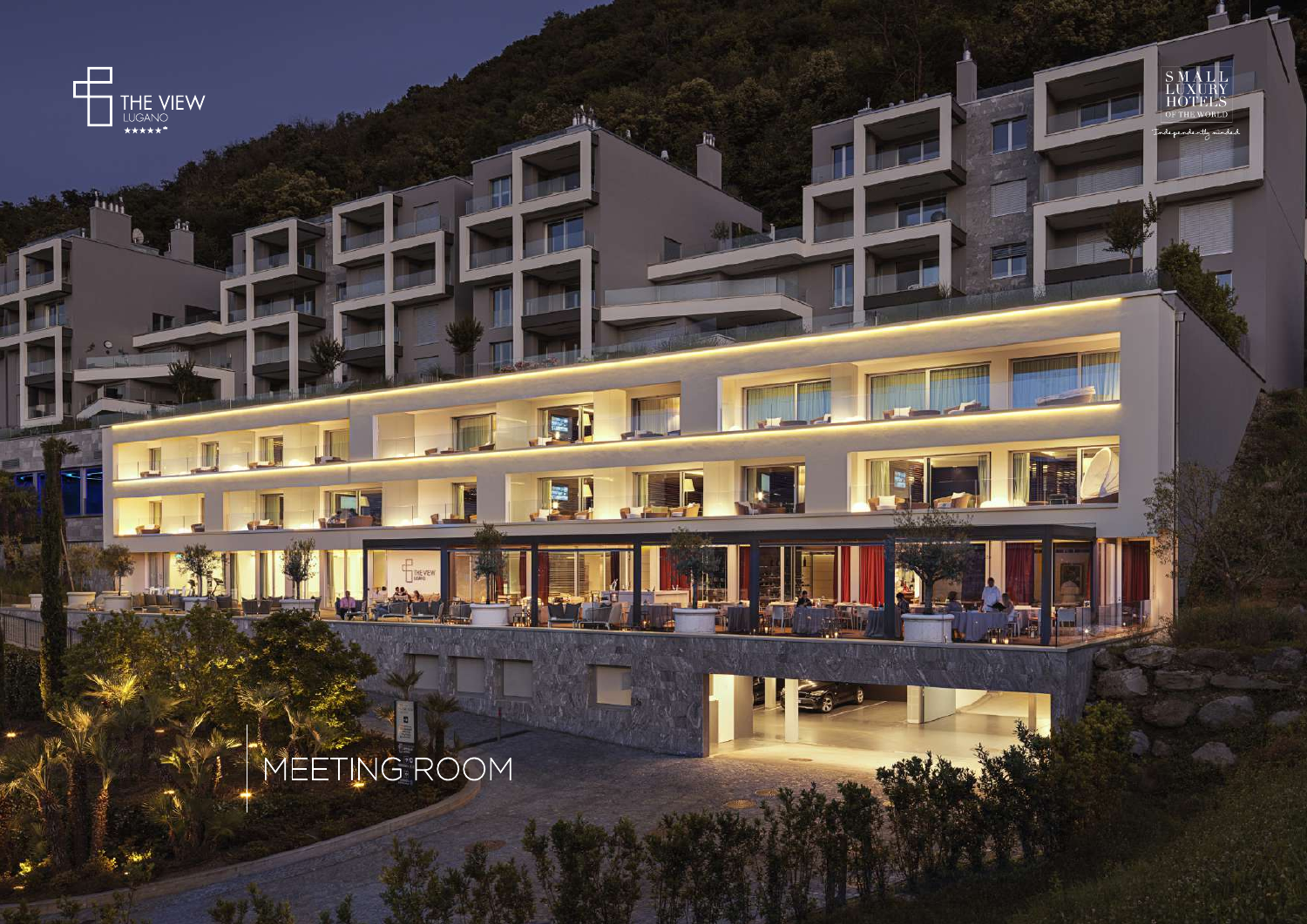

THE VIEW Lugano is a boutique hotel of the Planhotel Hospitality Group.

Of the 18 rooms, 16 are Junior Suites and 2 are Suites, all set in an exceptional location with a breathtaking view over the Lake of Lugano and offering a Smart Luxury approach with great attention paid to the needs and the preferences of guests.

THE VIEW Fine Dining Restaurant and the TRECINQUEZERO Terrace,

are ideally located and offer a gastronomic experience that is distinguished, versatile and exclusive. The kitchen, which is led by Chef Mauro Grandi, combines tradition, creativity and local products, to create a symphony of delicious flavors and surprising details.

The gentle perfume of essential oils permeates through the intimate and secluded atmosphere of THE VIEW Lugano SPA, a charming Olympus designed for hotel guests, but also open to external visitors and where every detail is dedicated to wellbeing.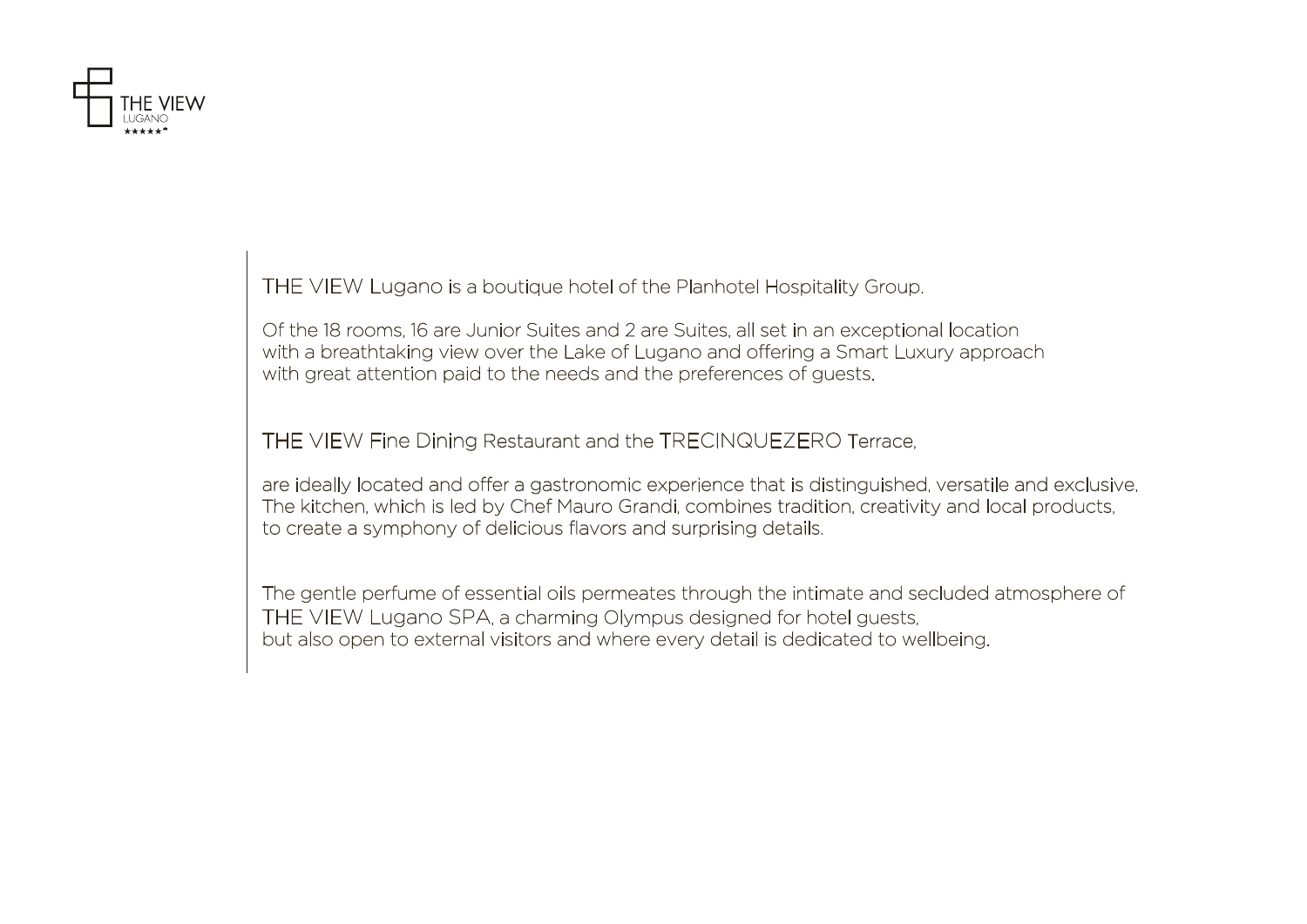

| MEETING ROOM                                                                                                                                                   |                                           |
|----------------------------------------------------------------------------------------------------------------------------------------------------------------|-------------------------------------------|
| <b>INFO &amp; PLAN</b>                                                                                                                                         | $4 - 5$                                   |
| <b>SET UP</b>                                                                                                                                                  | 6 - 10                                    |
| Theatre style<br>Conference<br>U-shape<br>Classroom<br>1/2 Room                                                                                                | 6<br>$\overline{7}$<br>8<br>9<br>$1\circ$ |
| <b>PACK</b>                                                                                                                                                    | 11 - 13                                   |
| Deluxe Package - Half Day<br>Deluxe Package - Full Day<br>Premium Package - Half Day<br>Premium Package - Full Day<br><b>Escape Meeting</b><br>Evening Meeting | 11<br>11<br>12<br>12<br>13<br>13          |

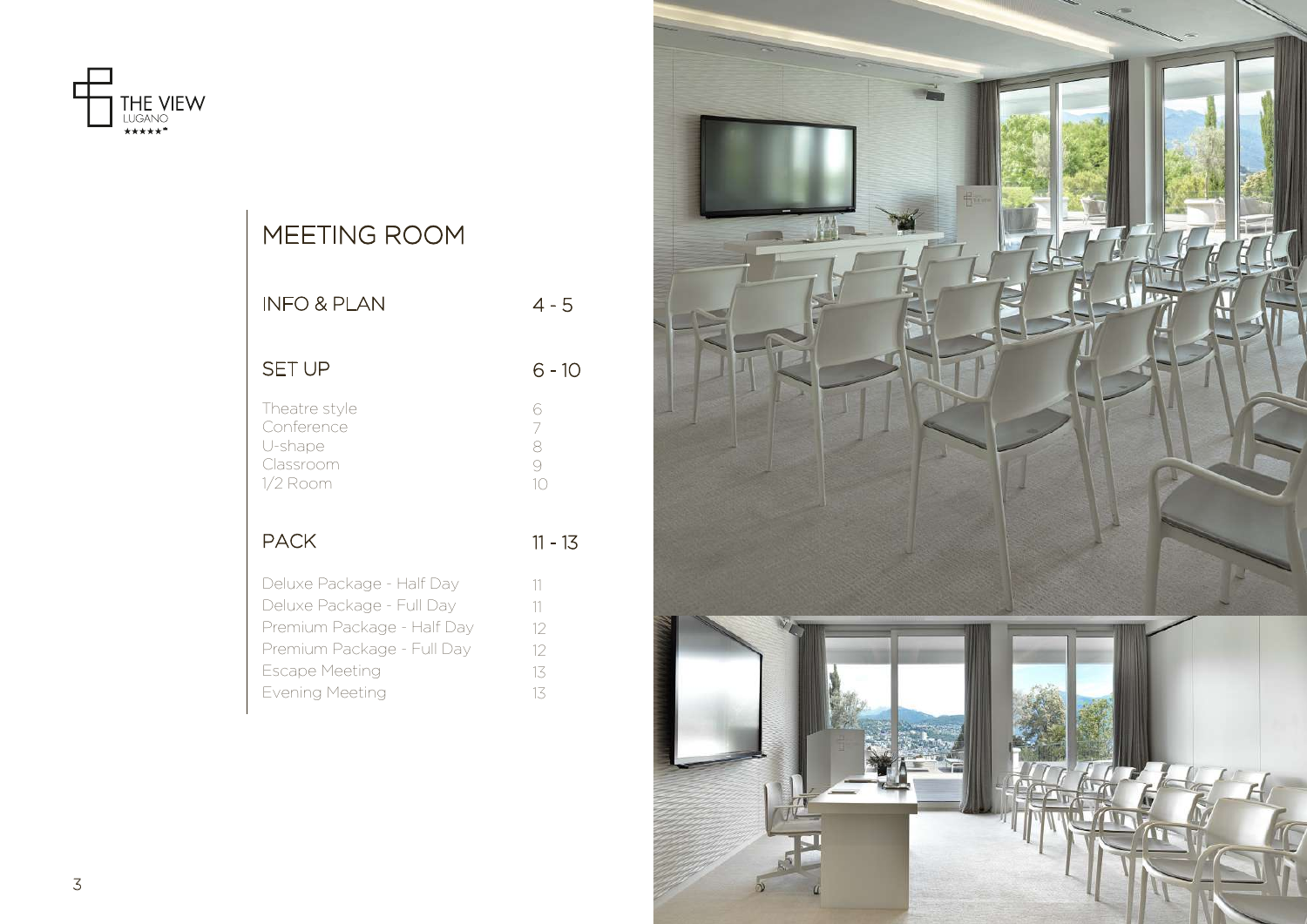

INFO

GRANDE SALA Size: 89 sqm

Full day price CHF 1500.-

Half day price CHF 1000.-

1/2 SALA Size: 41/48 sqm

Full day price CHF 1000.-

Half day price CHF 600.-

INCLUDED in the price:

- 82" touchscreen Videowall with sound system
- Small stationary material
- Paper sheets flipchart
- Digital flipchart
- Wi-fi

EXTRA: Wireless microphone: CHF 100.-

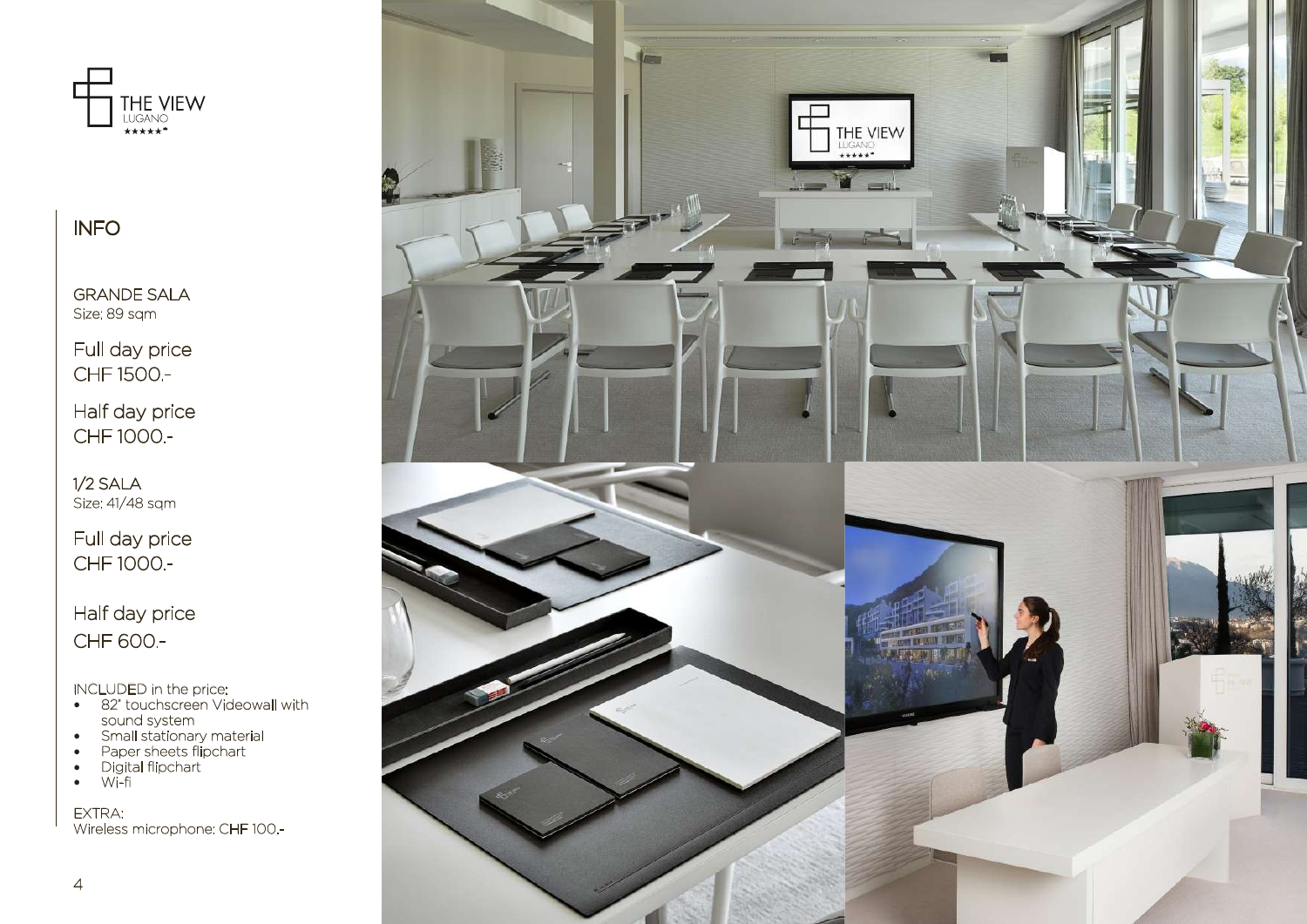

### PLAN

- $\odot$ 82" TV Screen
- $A(\overline{B})(\overline{C})(\overline{D})(\overline{E})$  $\circledR$ Lectern

 $\odot$ Sliding window

- $\odot$ Emergency sliding window
- $\bigcirc$ Entrance/Exit
- $\bigoplus$ Sideboard 252x40mm
- $\odot$ Sideboard 190x40mm
- $\circledS$ Closed partition wall
- $\circled{c}$ Opened partition wall

Wall power plugs  $\bigcirc$ 

 $\bigcirc$ Floor power boxes



TERRACE OVERLOOKNG THE LAKE TERRACE OVERLOOKNG THE LAKE

RECEPTION

RECEPTION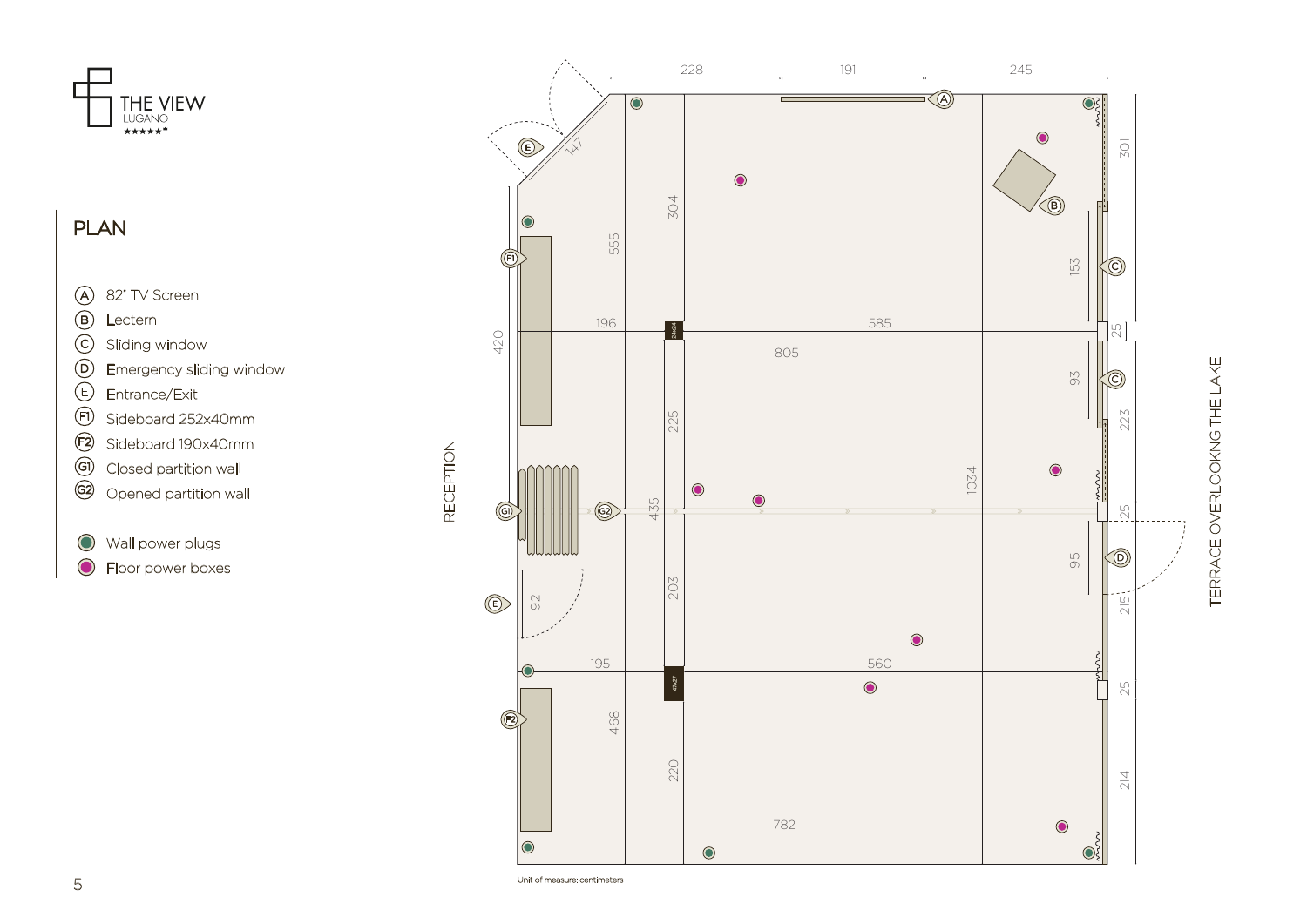

SET UP 01

### THEATRE STYLE

Capacity: 70 pax max

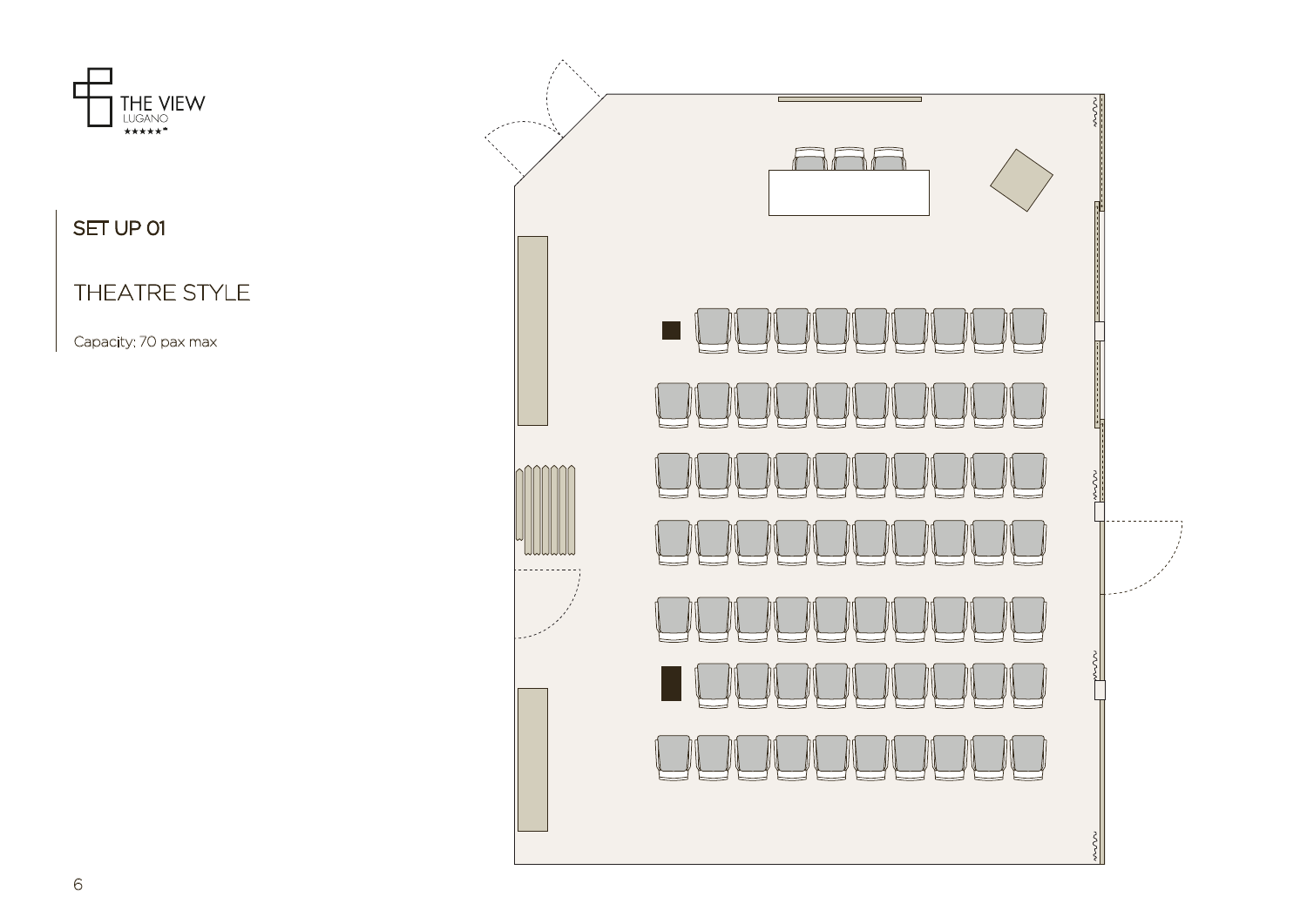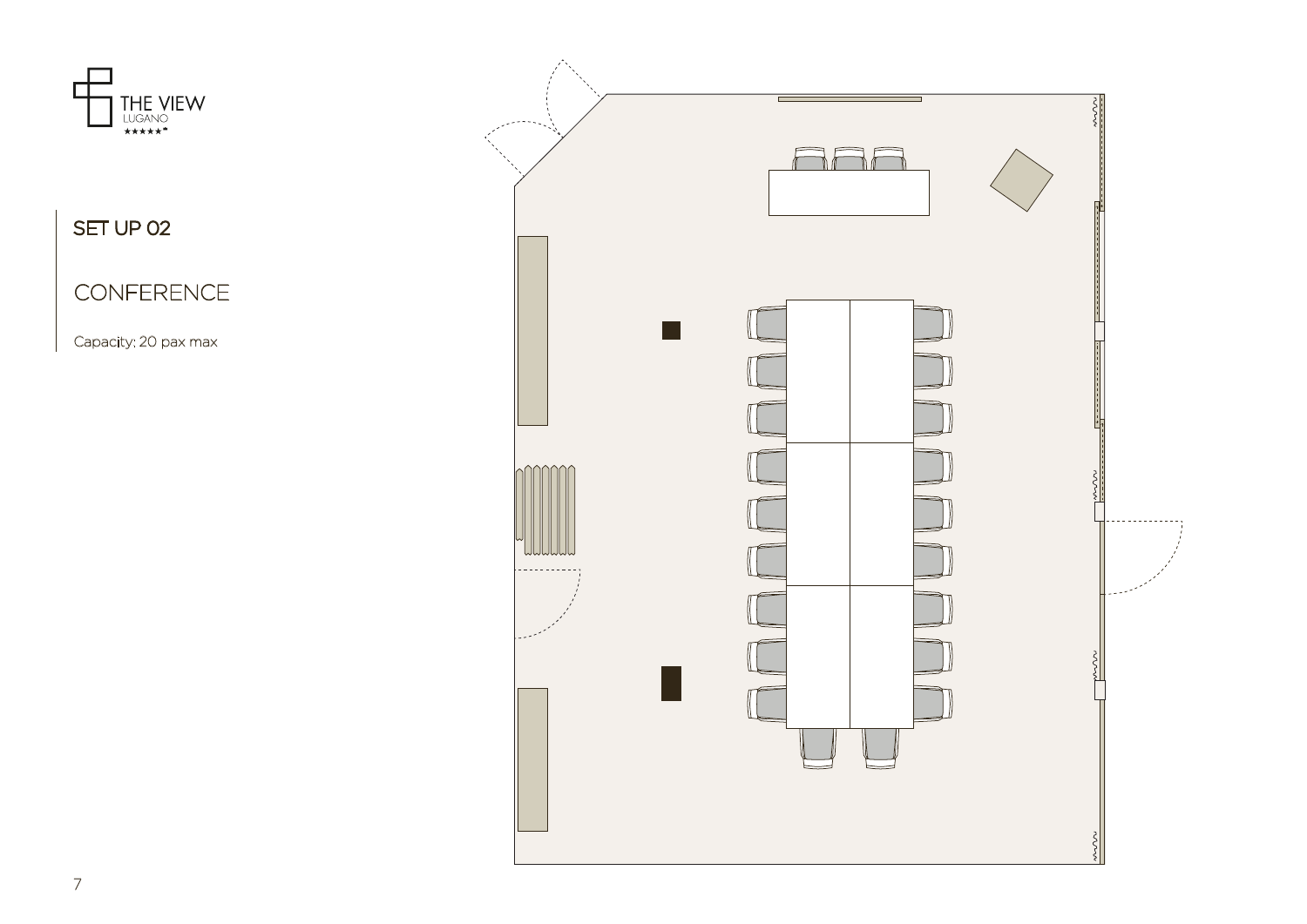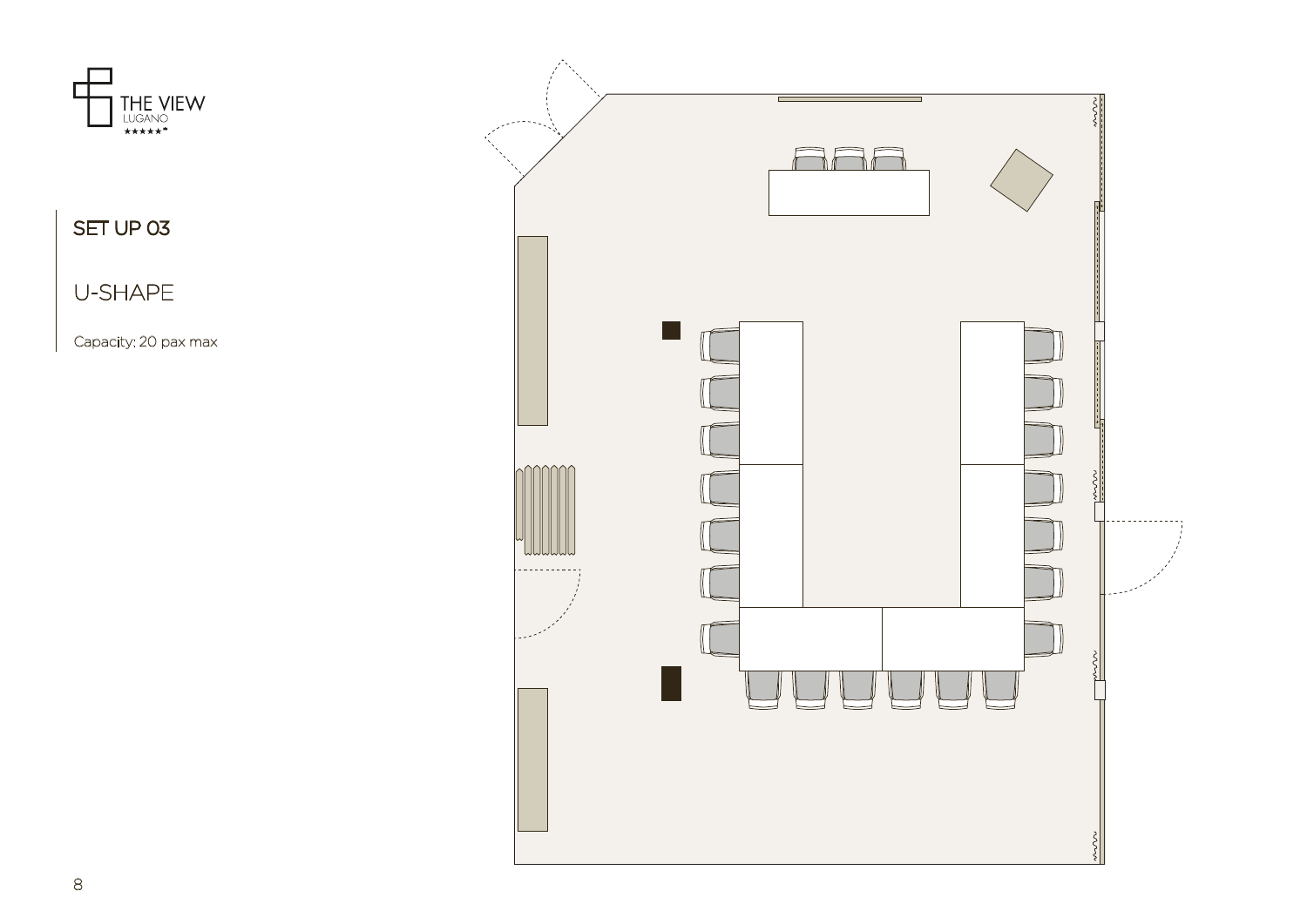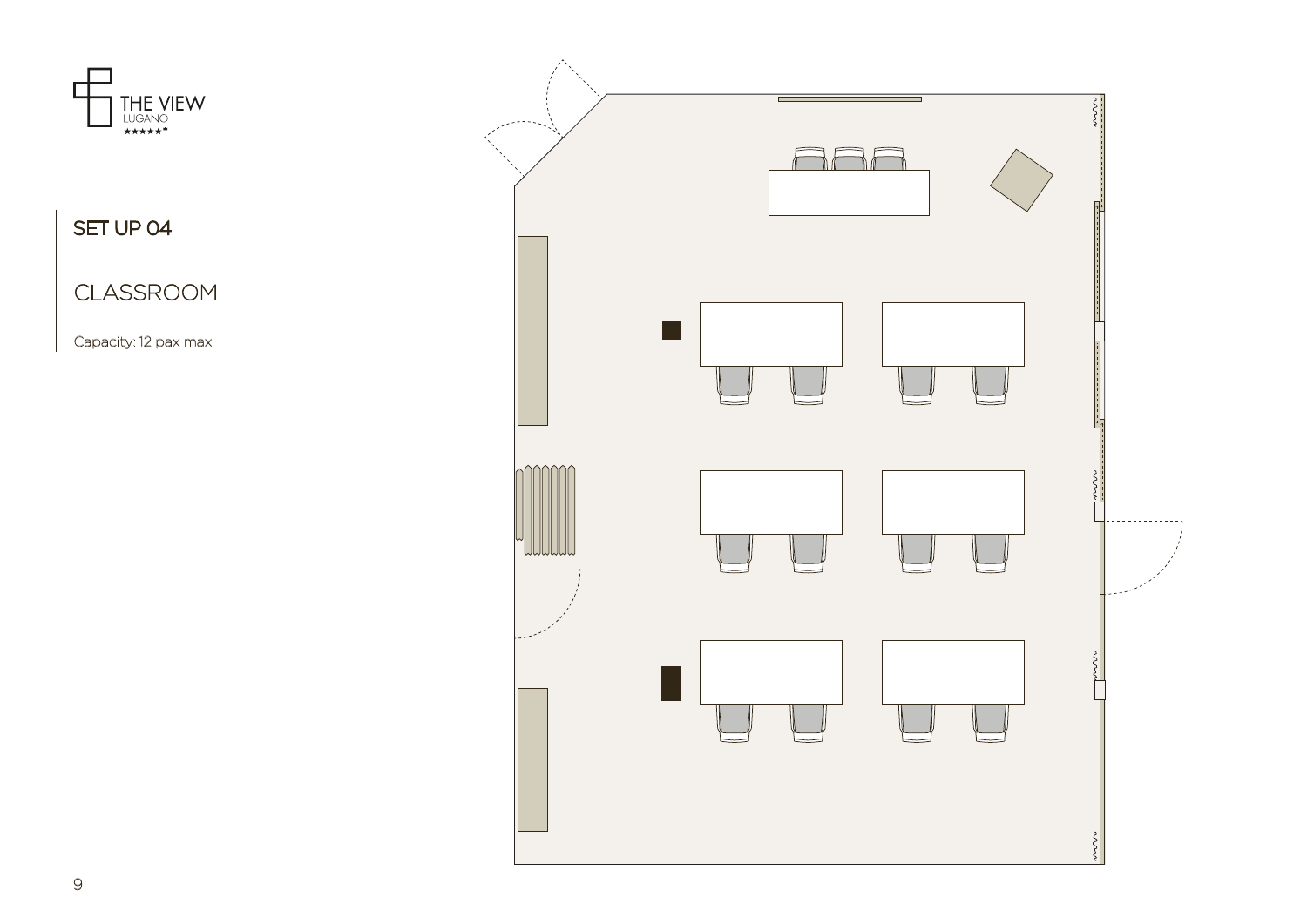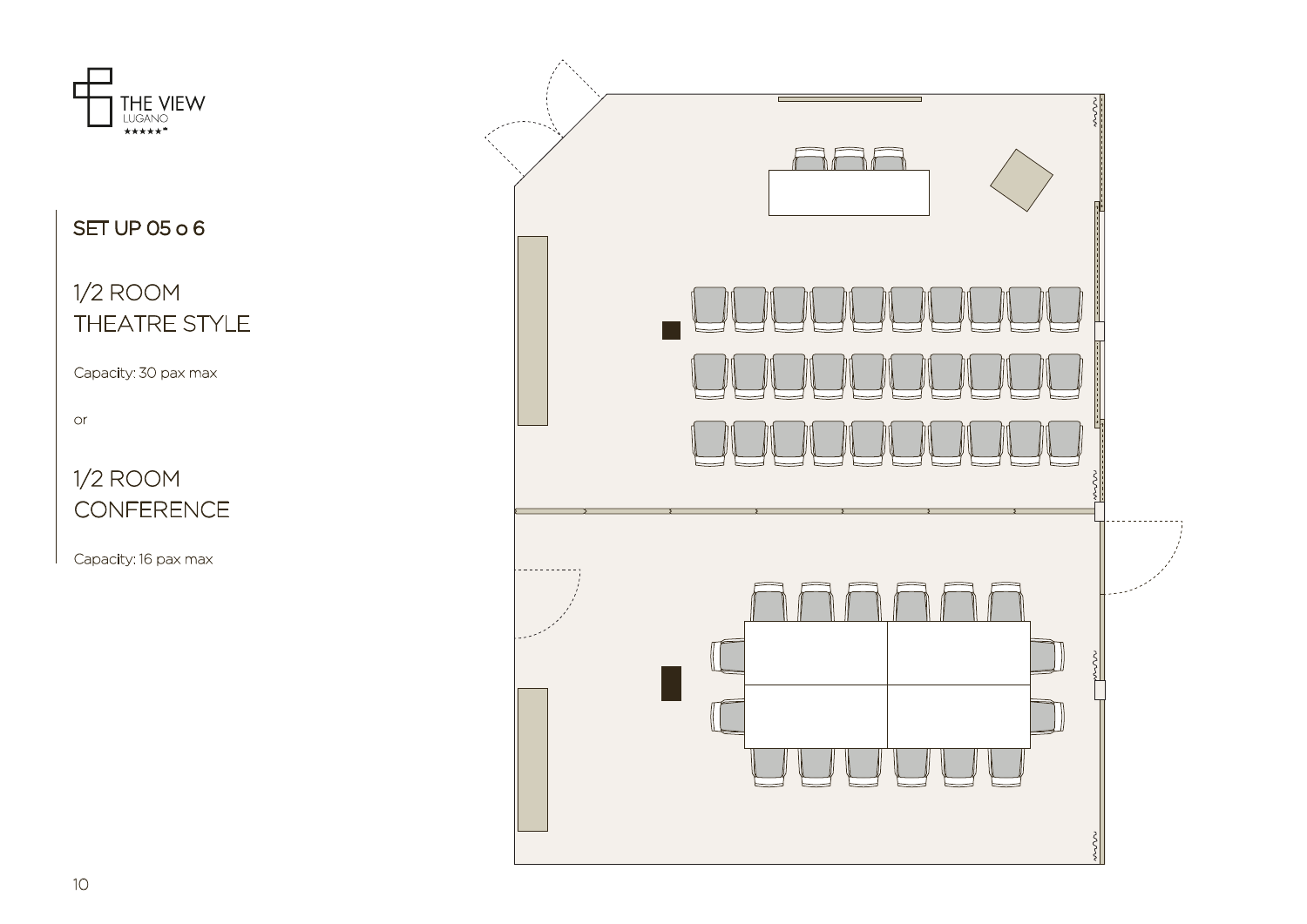

## DELUXE PACKAGE - HALF DAY

#### PRICE CHF 115.- per person including VAT

Conference room set up: Theatre style for a maximum of 70 people Conference table for a maximum of 20 people Horse shoe for a maximum of 20 people Classroom for a maximum of 12 people

Mineral water

Small stationary, paper sheets flipchart, digital flipchart and interactive 82" touchscreen TV

3 Course business lunch created by the Chef Mauro Grandi Water and coffee included

One coffee break with: a selection of pastries, fruit salad, cake of the day, hot pot of coffee, fruit juice, mineral water

Wi-Fi connection included in the meeting room and public areas

Covered parking



# DELUXE PACKAGE - FULL DAY

PRICE CHF 175.- per person including VAT

Conference room set up:

Theatre style for a maximum of 70 people Conference table for a maximum of 20 people Horse shoe for a maximum of 20 people Classroom for a maximum of 12 people

Mineral water

Small stationary, paper sheets flipchart, digital flipchart and interactive 82" touchscreen TV

3 Course business lunch created by the Chef Mauro Grandi Water and coffee included

One morning coffee break with: a selection of pastries, fruit salad, cake of the day, hot pot of coffee, fruit juice, mineral water

One afternoon coffee break with: a selection of pastries, fruit salad and salty snacks

A flûte of Franciacorta served at the Lounge Bar or on the terrace after the meeting

Wi-Fi connection included in the meeting room and public areas

Covered parking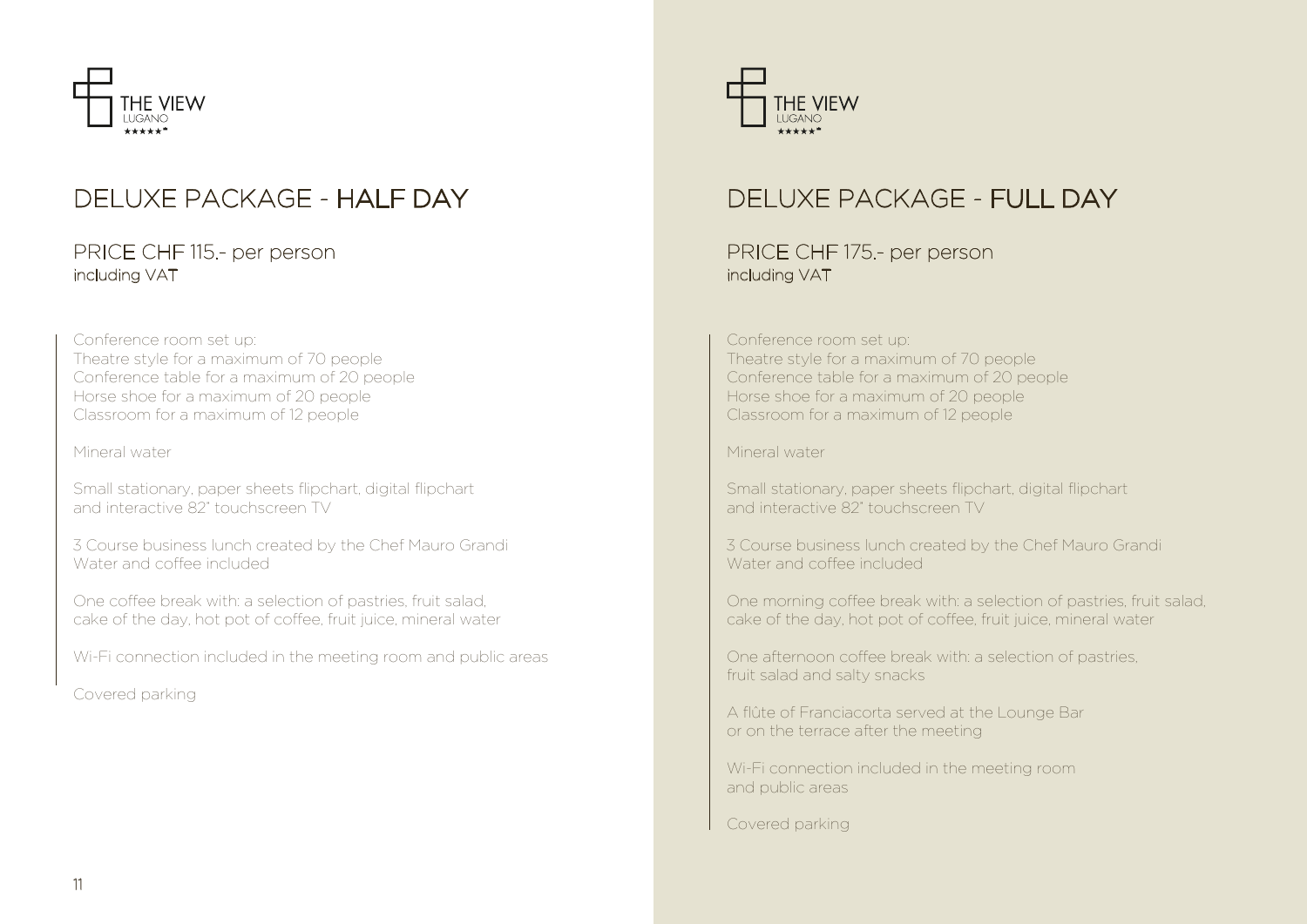

## PREMIUM PACKAGE - HALF DAY

#### PRICE CHF 145.- per person including VAT

Conference room set up: Theatre style for a maximum of 70 people Conference table for a maximum of 20 people Horse shoe for a maximum of 20 people Classroom for a maximum of 12 people

Mineral water

Small stationary, paper sheets flipchart, digital flipchart and interactive 82" touchscreen TV

4 Course business lunch created by the Chef Mauro Grandi Water and coffee included

One coffee break with: a selection of pastries, fruit salad, cake of the day, hot pot of coffee, fruit juice, mineral water

Wi-Fi connection included in the meeting room and public areas

Covered parking



# PREMIUM PACKAGE - FULL DAY

PRICE CHF 195.- per person including VAT

#### Conference room set up:

Theatre style for a maximum of 70 people Conference table for a maximum of 20 people Horse shoe for a maximum of 20 people Classroom for a maximum of 12 people

Mineral water

Small stationary, paper sheets flipchart, digital flipchart and interactive 82" touchscreen TV

4 Course business lunch created by the Chef Mauro Grandi Water and coffee included

One morning coffee break with: a selection of pastries, fruit salad, cake of the day, hot pot of coffee, fruit juice, mineral water

One afternoon coffee break with: a selection of pastries, fruit salad and salty snacks

A flûte of Franciacorta served at the Lounge Bar or on the terrace after the meeting

Wi-Fi connection included in the meeting room and public areas

Covered parking